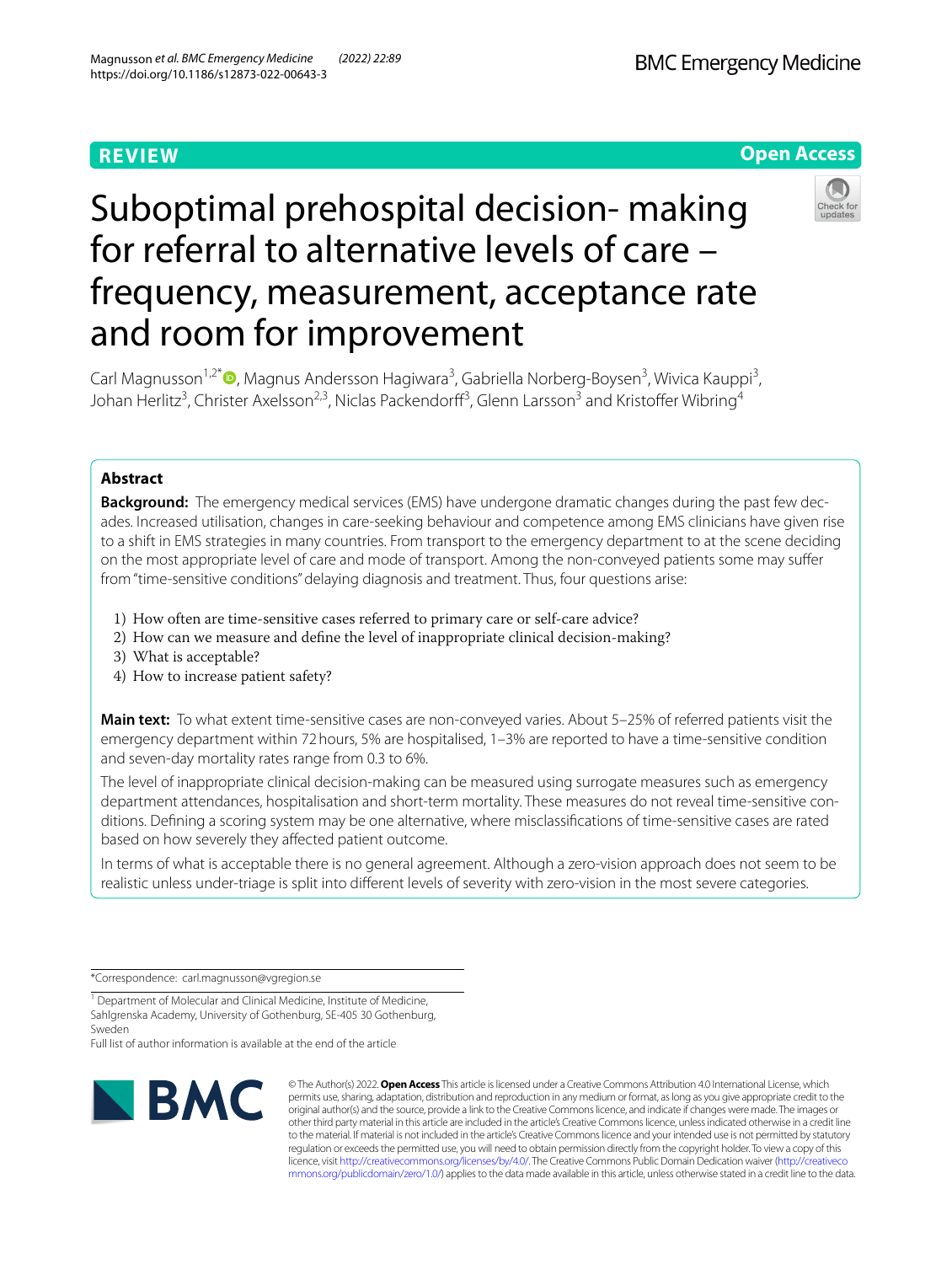There are several ways to reduce the risk of misclassifcations. Implementation of support systems for decision-making using machine learning to improve the initial assessment is one approach. Using a trigger tool to identify adverse events is another.

**Conclusion:** A substantial number of patients are non-conveyed, including a small portion with time-sensitive conditions. This poses a threat to patient safety. No general agreement on how to defne and measure the extent of such EMS referrals and no agreement of what is acceptable exists, but we conclude an overall zero-vision is not realistic. Developing specific tools supporting decision making regarding EMS referral may be one way to reduce misclassification rates.

**Keywords:** Patient safety, Prehospital care, Time-sensitive conditions, Decision support

# **Background**

The emergency medical services (EMS) have undergone some dramatic changes during the past few decades. Increased EMS and emergency department (ED) utilisation, changes in seeking behaviour and improved competence among EMS personnel have given rise to a shift in EMS strategies in many countries. From transporting in principle every patient to the ED by ambulance to instead assessing the patient at the scene, providing care and, depending on the assessed severity, deciding on the most appropriate level of care and mode of transport [[1,](#page-5-0) [2](#page-5-1)]. There are several benefits to non-conveyance. It is considered to be an appropriate response to patients whose needs can be met at a lower level of care [\[3](#page-5-2)]. ED crowding has also been associated with increased short-term mortality and negative efects on the system and on the patient [[4–](#page-5-3)[6\]](#page-5-4). Decision-making at the scene has also been shown to reduce emergency admission rates [[7\]](#page-5-5). In the EMS, non-conveyance has produced a reduction in mission time, thereby increasing availability for more urgent calls [\[8](#page-5-6), [9\]](#page-5-7).

In Sweden the EMS is tax fnanced and is organised under one of the 21 counties with their own responsibility for the healthcare provided within the county. All of the ambulances in Sweden are comparable with advanced life support (ALS) units regarding equipment, type of assignments but also responds to lower priority assignments. All patients in contact with the emergency number (112) and where an ambulance is dispatched are assessed by at least one registered nurse (RN) according to Swedish legislation. In some of the regions a diferentiated EMS is used including single responders manned with a specialist nurse and predominately allocated to non-emergent cases. To aid the RN in the patient assessment most of the EMS organisations uses a triage system, the rapid triage and treatment system (RETTS) or an equivalent system with similar structure. The RETTS includes common patient presentations and comprises of two parts, emergency signs and symptoms (ESS) and vital signs (VS). Each of those yields a colour representing patient severity from red, orange, yellow and green of which the highest colour of either the ESS or VS forms the fnal triage. Red and orange are considered acute processes directly whereas yellow and green can wait [[10\]](#page-5-8). Assessing non-emergent patients according to the triage system i.e. the lowest triage level (green or yellow in selected cases) together with additional guidelines for inclusion/exclusion criteria to decide upon non-conveyance is used in many EMS organisations in Sweden. There is also a possibility for consultation with a physician when assessing patients at the scene, although this varies across Sweden including dispatch centre physicians, ED physicians, anaesthesiologists, cardiologists, paediatricians or primary care physicians in more rural areas. Furthermore, physician manned units within the EMS organisations have also been introduced for support at the scene and the provision of care to reduce transport to the ED. However, from an international perspective the utilisation of decision support systems in the EMS is limited regarding EMS referral [\[1](#page-5-0)].

A number of possibilities are available in terms of the appropriate level of care, but three main alternatives remain as the key principles: 1) Transport to hospital (directly to the ED or on diferent pathways directly to specialist care, for example, stroke/transient ischaemic attack (TIA), acute coronary syndrome (ACS) or hip fractures); 2) Referral to primary care or physicianmanned mobile care units; 3) The patient remains at the scene with self-care advice.

The proportion of patients seen by the EMS who are candidates for options other than the ED will most likely difer from country to country and even between regions within a single country. In Sweden, actual non-conveyance rates vary substantially and have been reported to be between 10 and 20% [\[11](#page-5-9)[–13](#page-5-10)] but fgures higher than that have also been suggested for specifc patient groups [\[14](#page-5-11)]. However, these fgures do not include the emergency medical dispatch (EMD) telephone referral to alternatives other than emergency ambulance dispatch. In fact, non-conveyance rates in Sweden are lower compared with the United Kingdom (UK), where fgures between 23 and 51% have been reported  $[15]$  $[15]$ . The variation in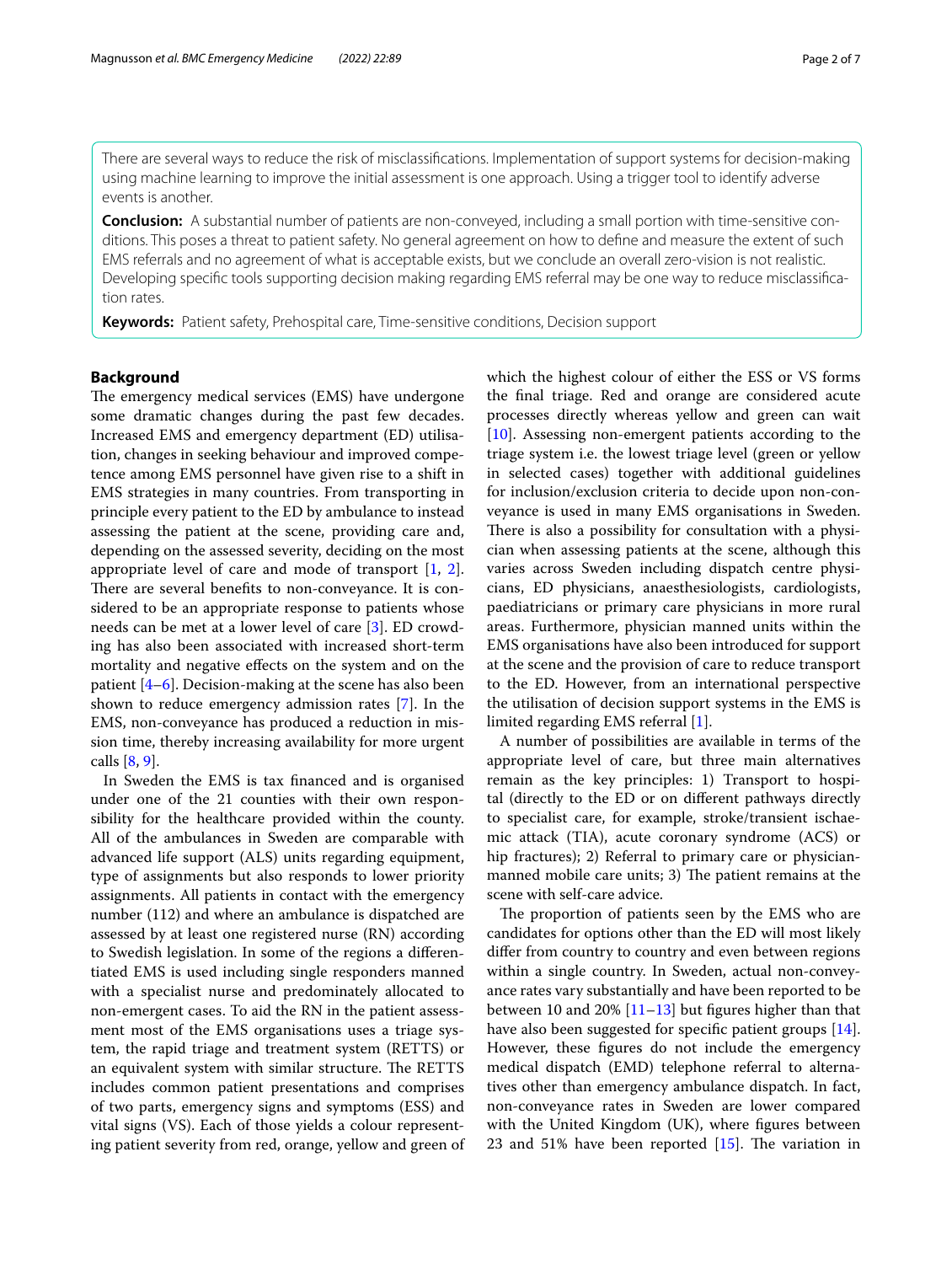non-conveyance rates is explained by the EMS clinicians' skills and competence, EMS organisational culture and support, distance to hospital and the availability of referral alternatives [[3\]](#page-5-2). Previously, EMS guidelines regulated non-conveyance towards specifc patient groups such as persons with hypoglycaemia. However, an increased competence level in the EMS and the amount of calls to the EMD with low-acuity ailments have led to an individual emergency nurse assessment at the scene where all patients may be eligible for other alternatives of care if assessed as not being in need of acute specialist care resources in hospital.

Conducting a patient assessment already at the scene and dividing patients into high and low risk is often a challenge and a large number of aspects have to be considered [\[12](#page-5-13), [16](#page-5-14)]. Conditions such as ACS, TIA/stroke and sepsis have a number of diferent "behaviours" and "faces" and may be difcult to identify, particularly at an early stage. It is therefore reasonable to assume that an early assessment to either hospital care or a lower level of care will necessarily be associated with some so-called "time-sensitive conditions" being left at home or referred to primary care by mistake. This may be denoted as a "threat to patient safety".

The term "patient safety" is defined according to the World Health Organisation as "the prevention of errors and adverse efects to patients associated with health care" [\[17](#page-5-15)]. Although there is a consensus that patient care should be safe, efective, and person-centred. More specifc defnitions aimed at a prehospital context are not discussed to the same degree. This is something that needs to be considered, but little argument about this dilemma and how to handle it can be found in the literature [[18\]](#page-5-16).

The aim of this paper is to discuss EMS referral to selfor primary care and the patient safety aspect of misclassifcations entailed with EMS referral.

Four major questions arise:

- 1. How often are time-sensitive cases referred to primary care or self-care advice?
- 2. How can we measure and defne the level of inappropriate clinical decision-making?
- 3. What is acceptable?
- 4. How to increase patient safety?

# **Main text**

# **How often are time‑sensitive cases referred to primary care or self‑care advice?**

The risk that patients who suffer from a time-sensitive condition will be recommended to remain at the scene or referred to primary care following a suboptimal assessment depends on a number of factors. Previous experience suggests that, in a minority of cases, the explanation may simply be that the patient did not wish to be transported to hospital [[19\]](#page-5-17). Another explanation may be that the delay from the onset of symptoms to calling for the EMS was prolonged so that, although the patient was sufering from a serious disease, the time window for causal treatment, as well as the risk of serious complications, had passed  $[19]$  $[19]$ . A third explanation is that, conjointly with patient/relatives and the emergency physician, transport to the ED is regarded as unethical and medically unjustifable [[20](#page-6-0)].

However, in many cases, there is no obvious explanation, and the misclassifcation could be attributed to inadequate patient assessment due to the difficulty ruling out time-sensitive conditions at the scene. Many of these presentations refer to older patients that have atypical, vague symptoms and no deviating vital signs [[11,](#page-5-9) [20](#page-6-0)[–22](#page-6-1)]. This will thereby increase the risk of complications and limit the chances of a successful outcome [\[20,](#page-6-0) [23](#page-6-2)].

So, how often are patients with a time-sensitive condition misclassifed by the EMS as appropriate for self-care advice or primary care? In a randomised clinical trial among patients assessed by the EMS as candidates for primary care, Norberg Boysen et al. found that 2% had a fnal diagnosis equivalent to a time-sensitive condition  $[24]$  $[24]$ . However, in a much larger proportion  $(31%)$ , there was in retrospect hesitation as to whether the patients were true candidates for primary care [[24](#page-6-3)].

Magnusson et al. described 529 patients assessed by a single responder unit due to vague symptoms and uncertainty in the evaluation at the dispatch centre. Of them, 38% were referred to self-care advice or primary care of which 4% were hospitalised within 72hours and required treatment in hospital [\[8\]](#page-5-6). Another study by Magnusson et al. reported on an urban prehospital general population where 1312 patients remained at the scene after assessment and of those 10% visited the ED within 72hours. In total, 1% of patients who were not transported were diagnosed with a time-sensitive condition. All-cause seven-day mortality was 1%. However, after follow-up, in only fve cases was the outcome deemed to have been diferent if the patients had been transported directly by ambulance at the initial assessment [[11](#page-5-9)]. In another study from Sweden including 4853 patients with a fnal diagnosis of TIA/stroke who were candidates for EMS transport to hospital were 4% not directly transported to hospital after EMS assessment mainly due to vague symptoms  $[19]$ . These results correspond to those in another study in which 3% of patients with a fnal diagnosis of TIA/stroke were triaged by the EMS to self-care advice [[25](#page-6-4)]. An unpublished retrospective study with the emphasis on patients with abdominal pain, who were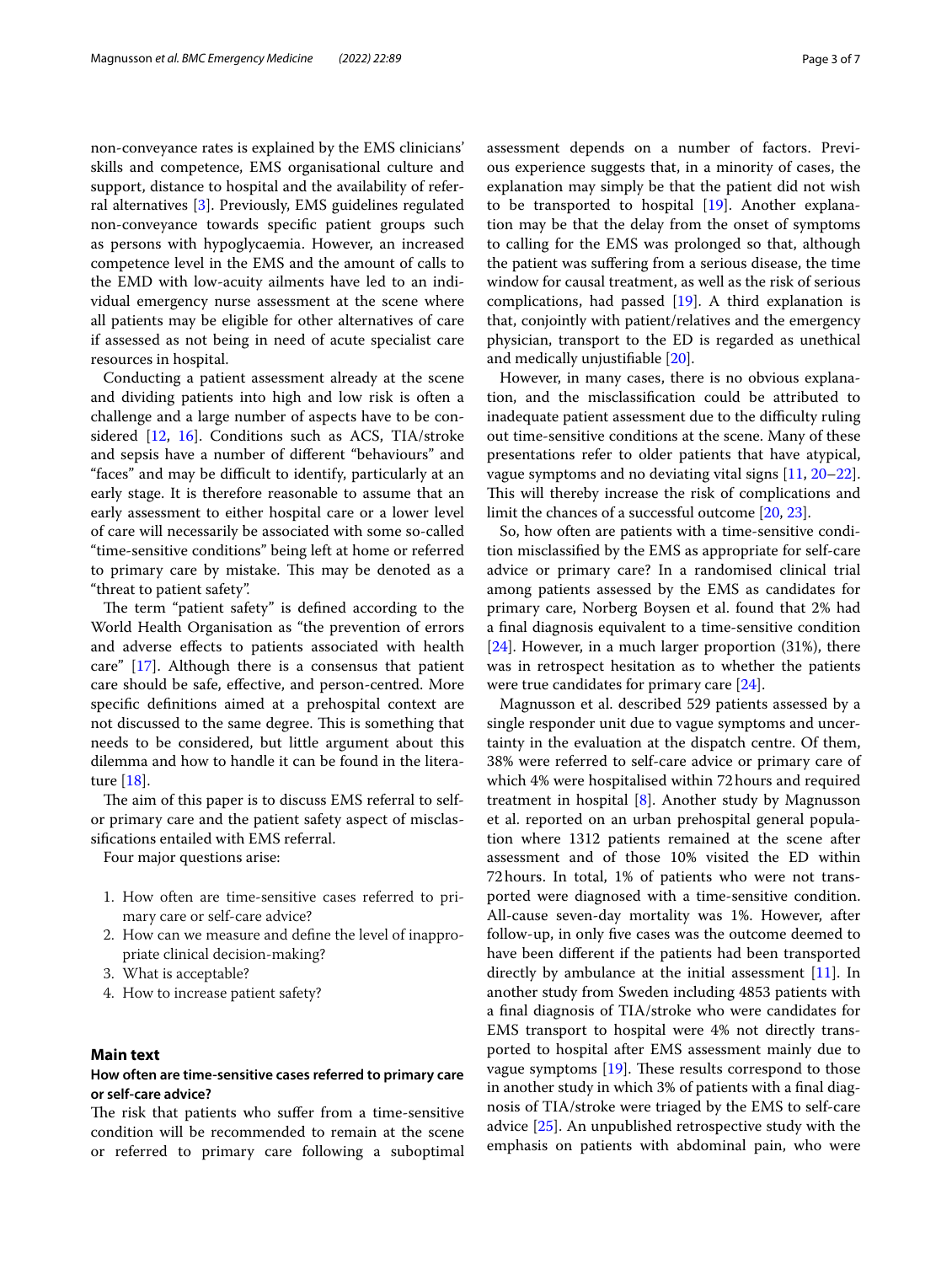assessed by the EMS and triaged to self-care advice, comprised 194 patients. Of them, 16% sought treatment for the same symptoms within 96hours and 6% were hospitalised. Among the hospitalised patients, 3% had timesensitive diagnoses. In another unpublished study, 2691 non-conveyed patients were included. Among them, 5% were subsequently hospitalised for the same symptoms and the seven-day mortality was  $<1\%$ . The above-mentioned Swedish studies are on a par with international literature reporting that 6.4–25.8% of non-conveyed patients accessed the ED within 72hours and seven-day mortality rates varied from 0.3 to 6.1% [\[1](#page-5-0)].

# **How can we measure and defne the level of inappropriate clinical decision‑making?**

A straightforward and fairly easily accessible way to quantify inappropriate prehospital decision-making and referral is to measure what proportion of referred patients who are: 1) attending an ED within 72hours, 2) are hospitalised within 72hours and 3) deceased within 7 days. However, these measures are not revealing if the patient actually had a time-sensitive condition, thus they should rather be regarded as surrogate measures. Furthermore, it is obvious that the consequences of the failure to refer patients with time-sensitive conditions to the appropriate level of care will difer markedly from one another. When, for example, comparing an uncomplicated TIA with an extensive myocardial infarction, both of which can be classed as time-sensitive conditions, the risk of adverse consequences of a misclassifcation will difer. For this reason, only reporting the proportion of cases with a time-sensitive condition will not be sensitive enough. Some type of scoring system may be one alternative. For example, the misclassifcation of a time-sensitive condition, with a life-threatening complication or major sequelae or death, may receive the highest score, whereas the misclassifcation of a time-sensitive condition without any complication and without any sequelae may receive a lower score. A context-based dimension should also be incorporated in relation to these outcomes. It seems reasonable to diferentiate death between a person in an end-of-life stage, where a senior physician has been consulted, compared with inappropriate clinical decision-making at the scene, where time to intervention is essential to the outcome.

# **What is acceptable?**

The Neely Conference in 2003 brought together a number of EMS experts to defne a set of outcome criteria to be used when evaluating EMS triage protocols supporting alternative levels of care [\[26\]](#page-6-5). It was concluded that it was theoretically possible to defne medical necessity based on a number of clinical criteria. However, the criteria that should be used and the rate of under-triage or misclassifcation that was acceptable were not agreed upon [\[27](#page-6-6)]. In the United States (US), the American College of Surgeons, in their optimal resources document in 2006, recommended less than 5% under-triage and a 25–35% over-triage as acceptable regarding prehospital decision-making relating to hospital transport (level-1 trauma centre or not) when assessing trauma victims at the scene [\[28\]](#page-6-7).

In another study from the US, the EMS clinicians' accuracy relating to patient fnal disposition (admission) was 79%, with a sensitivity of 72% and a specificity of 83%. The authors suggest that this is a reasonable accuracy [\[29](#page-6-8)], whereas others have reported an under-triage of 10% as unacceptably high, but that study dealt with whether or not the patient should remain at the scene [\[30\]](#page-6-9). When validating cardiopulmonary resuscitation protocols for termination at the scene, misclassifcation rates of less than 1% have been regarded as acceptable [\[31](#page-6-10)]. However, this relates to the most severe cases, i.e. patients in cardiac arrest. At the other end of the spectrum, readmission rates to the ED as an outcome measurement of the quality of care provided has been questioned. This is mainly because the cohort of patients with readmission have more chronic conditions and more multiple emergency contacts [[32](#page-6-11)].

In spite of this, a vast number of these patients may receive better care with continuous care contact at primary care level in their residential homes with care provided by the responsible physician. A case-mix correction has been proposed if this measurement is used to evaluate the quality of care provided [[33\]](#page-6-12). It seems reasonable to assume that a zero vision, i.e. no misclassifcation at all, will not be realistic. Even for patients attending the ED, a misdiagnosis and inappropriate discharge is a wellknown phenomenon [[34,](#page-6-13) [35](#page-6-14)], also regarding time-sensitive conditions such as myocardial infarction and sepsis [[36–](#page-6-15)[40\]](#page-6-16). In a meta-analysis including 15,721 patients, 9% with cerebrovascular events were missed at initial ED presentation and thus had a delayed diagnosis and were considered a non-trivial rate of misdiagnoses [\[41](#page-6-17)].

Although, the American college of surgeon's agreement of rates of over-triage and under-triage concerns patients that are in fact transported to hospital and is not directly transferable to non-conveyed patients, an agreement of rates has been communicated. A similar course could be discussed for non-conveyed and conveyed patients i.e. rates of over-triage for patients transported with ambulance to the ED with no need of hospital resources and rates of under-triage for patients referred to primary care who then was rereferred to the ED with a "time-sensitive" condition. For example, a recent study from the US of missed sepsis diagnosis in the ED stated an expected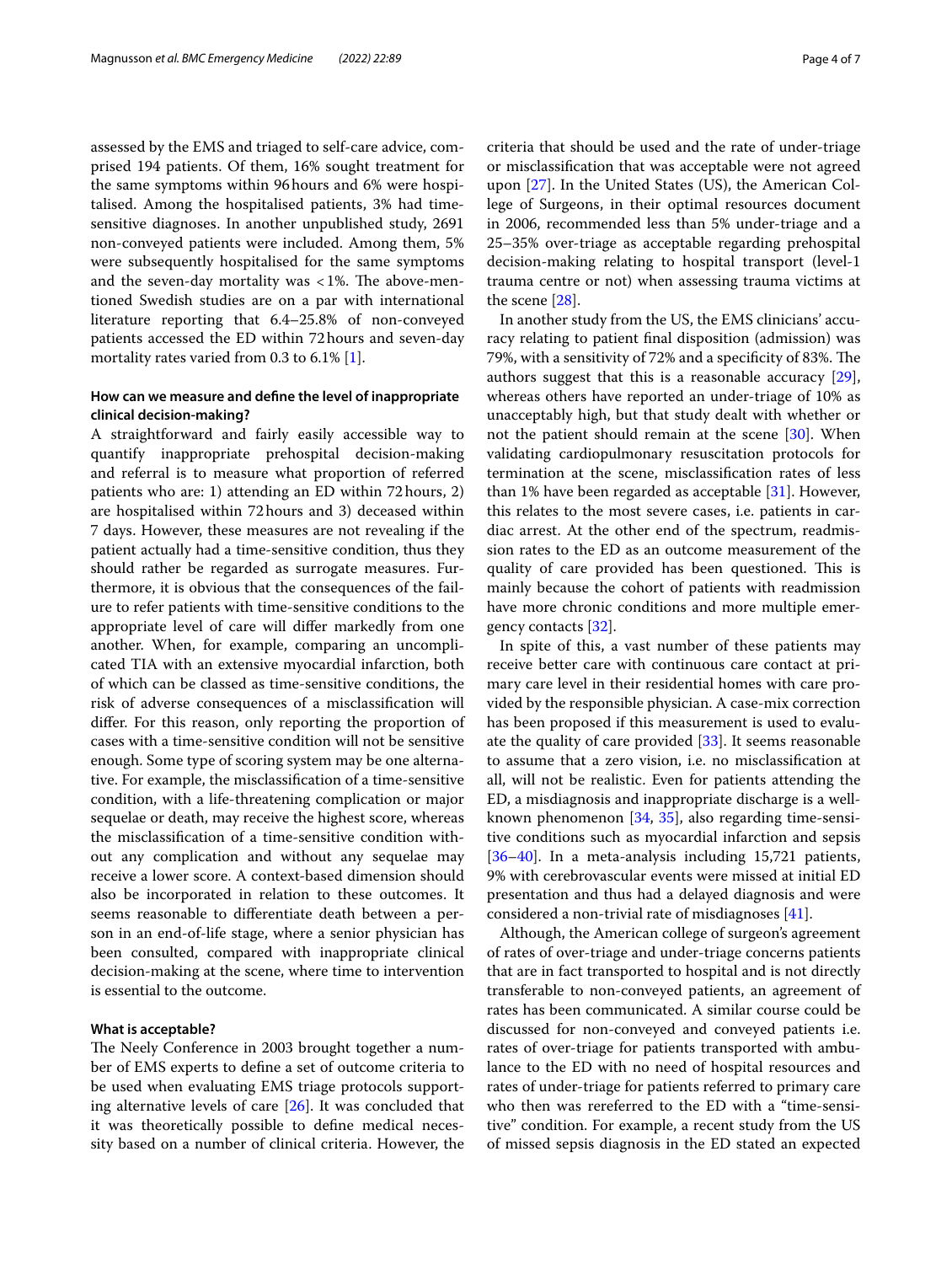rate (0.13%) and then compared with the observed rate (0.57%) for treat-and-release patients in the ED [[42\]](#page-6-18).

What is an acceptable misclassifcation rate is also likely to difer between diagnoses and between diferent countries and medical systems due to diferences in medical legislation.

Transporting all patients to ED naturally would entail a zero misclassifcation rate regarding EMS referrals to non-hospital care. However, such an approach would result in an increase of unnecessary EMS transports to the ED, an increased ED attendance resulting in ED crowding and thus a threat to patient safety [\[4](#page-5-3)]. Furthermore, allocated ambulances with non-emergent patients with conditions that could be managed in primary care could also be considered a suboptimal use of EMS resources. Thus, based on comments above the question what is acceptable is at present best addressed with the answer "as low as possible".

# **How to increase patient safety?**

There are a number of ways to improve the quality of prehospital triage and reduce the risk of misclassifcations. One alternative is to develop decision support tools with support from machine learning (ML) techniques in order to improve the quality of the initial assessment. One approach is prediction of a certain diagnosis. In a systematic review including 16 million patients with diferent diagnosis such as sepsis, cardiac arrest, myocardial infarction, acute ischaemic heart disease, major adverse cardiac event, infection, traumatic brain injury as well as outcomes on mortality, hospital admission, therapeutic intervention have shown promising results in both diagnostic and prognostic prediction. The ML models outperformed most of the usual care and the ML models showed a better discrimination compared to any usual care in the ED ie. triage systems, scoring systems or clinical judgment [\[43](#page-6-19)]. Studies on predicting outcomes such as hospital admission, intensive care unit admission and mortality of which the ML model outperformed usual decision support tools ie. dispatch priority at the dispatch centre, National Early Warning Score (NEWS), Modifed Early Warning Score (MEWS) and diferent triage systems such as the Emergency Severity Index [[44](#page-6-20), [45](#page-6-21)]. Such models should be implemented in the EMS supporting the clinician in the decision-making process and thus give recommendation on level of care, when to consult a specialist physician and/or direct transport to hospital. It is also desirable that these tools learn from mistakes in order to improve. One challenge with the deployment of ML models is for example how to act with an iterative process of the model and retraining models with new data. Furthermore, publicly open source data of these models is also preferrable to avoid bias and could also increase knowledge of the model, which data that is included and also model limitations [[46\]](#page-6-22).

It is probably also important to advertise the severe mistakes so that all the colleagues in the team learn from them. A morbidity and mortality conference which aims to revisit errors in order to give an opportunity for everyone to learn and refect is common in hospitals [[47](#page-6-23)].

It might be possible to create a register of severe mistakes that are made in the prehospital setting. A register of this kind should be introduced at national level, to increase the visibility of the aggregate of misclassifcations rather than local events. One of the most common ways to gather data in the healthcare system regarding threats to patient safety is to use incident-reporting systems  $[48]$  $[48]$ . This method requires the staff to recognise or pay attention to a mistake or a near mistake that has been made which could lead to misleading frequencies due to underreporting [[49](#page-6-25)]. Another method for gathering data relating to severe mistakes is the use of a trigger tool. A trigger tool could detect adverse events up to ten times more often than a traditional reporting system. This was shown in a study conducted in American hospitals [\[50](#page-6-26)]. To our knowledge, a trigger tool adapted for road-based EMS is not available, but a patient safety project is under way with the development of a national trigger tool tailored to suit the Swedish EMS. Furthermore, it is necessary to realise that a single method to measure patient safety will not be sufficient, which is highlighted by Vincent et al.  $[51]$  $[51]$ . The events that threaten patient safety have multiple dimensions, including, for example, the work environment or diferent patient barriers [\[52](#page-6-28)], thereby highlighting the need for diferent methods when conducting research on the topic. The use of trigger tools could therefore be accompanied by diferent approaches, such as the use of qualitative designs with interviews of patients and staff regarding safety issues from their point of view and context. By itself, the data gathered by different methods will not improve patient safety, but it will serve as a foundation for organisational improvements and educational efforts for the staff.

Finally, efective collaboration with primary health care [[53\]](#page-6-29), as well as hospital facilities, is of the utmost importance. Important aspects regarding the latter are education, clinical support, feedback and the efective use of digital support. Attempts are being made to transfer advanced medical information (e.g. blood samples) from the EMS to a higher level of medical skills and competence via a link for consultation.

## **Conclusions**

The EMS has changed from being mainly a transport organisation to a larger extent focus on patient assessment and referral to diferent level of care depending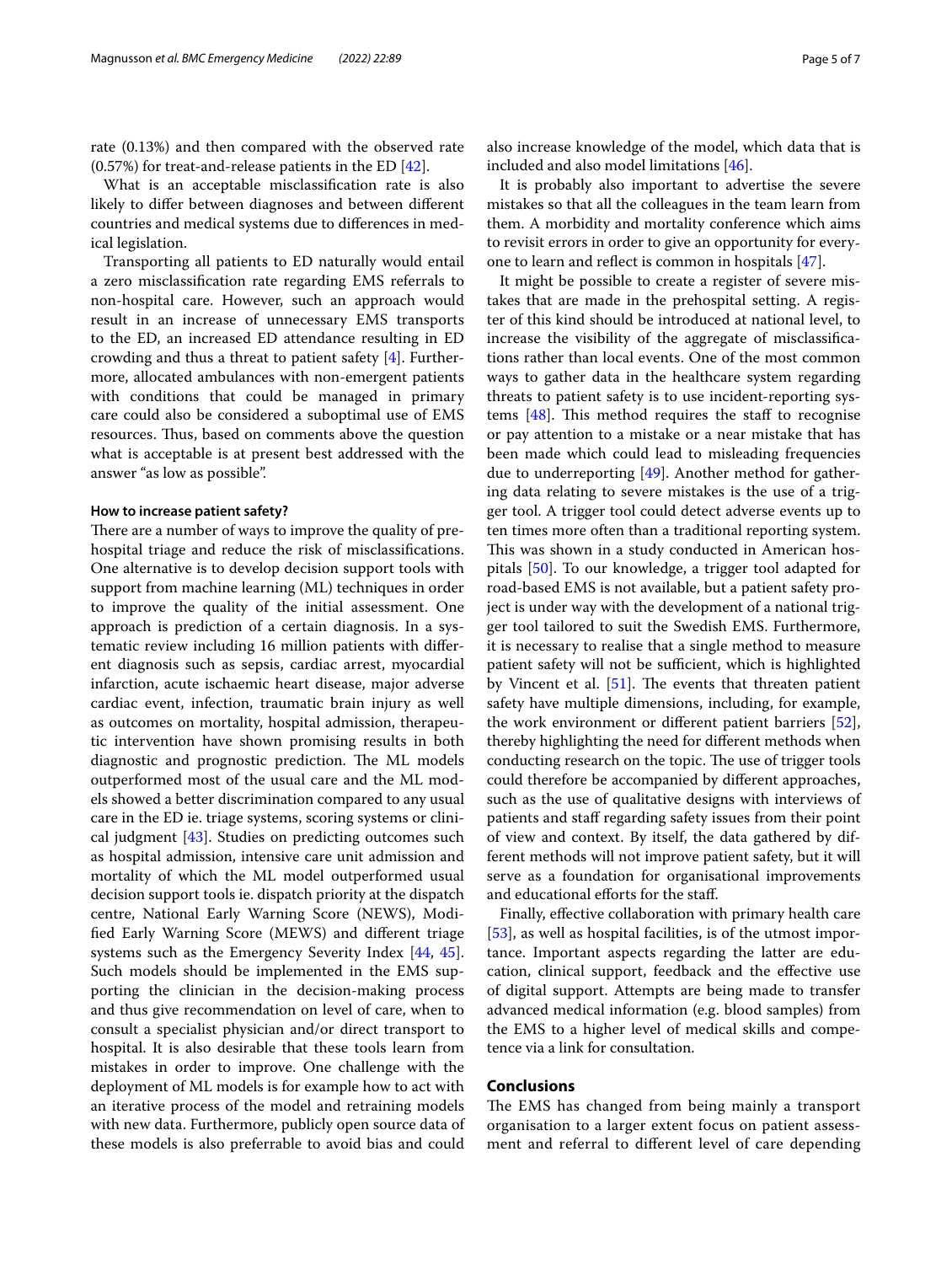on the assessed severity. We conclude that this shift has given rise to substantial number of patients being referred to non-hospital care, including a small proportion of patients with time-sensitive conditions. This poses a threat to patient safety. However, it a difficult task to defne and measure the extent of such inappropriate EMS referral given the complexity of the phenomenon. There is no general agreement of what is an acceptable misclassifcation rate and this need to be handled by the scientifc and clinical EMS community. We conclude a zero vision is not realistic and at present one simply may say "as low as possible". Developing specifc tools supporting decision making regarding EMS referral may be one way to reduce misclassifcation rates and thereby increase patient safety.

#### **Abbreviations**

ACS: Acute coronary syndrome; ALS: Advanced life support; ED: Emergency department; EMD: Emergency medical dispatch; EMS: Emergency medical service; ESS: Emergency signs and symptoms; MEWS: Modifed early warning score; ML: Machine learning; NEWS: National early warning score; RN: Registered nurse; RETTS: Rapid emergency triage and treatment system; TIA: Transient ischemic attack; UK: United Kingdom; VS: Vital signs; US: United States.

#### **Acknowledgements**

Not applicable.

#### **Authors' contributions**

All authors were active in the writing process and have read and approved the fnal manuscript.

#### **Authors' information**

All authors are members of the research center PreHospen. The center is located at University of Borås. PreHospen have conducted prehospital research in more than two decades.

#### **Funding**

Open access funding provided by University of Gothenburg. No funding was received.

## **Availability of data and materials**

Not applicable.

# **Declarations**

**Ethics approval and consent to participate** Not applicable.

#### **Consent for publication**

Not applicable.

#### **Competing interests**

The authors declare that they have no competing interests.

#### **Author details**

<sup>1</sup> Department of Molecular and Clinical Medicine, Institute of Medicine, Sahlgrenska Academy, University of Gothenburg, SE‑405 30 Gothenburg, Sweden. 2 Department of Prehospital Emergency Care , Sahlgrenska University Hospital, SE-411 04 Gothenburg, Sweden. <sup>3</sup> Prehospen-Centre for Prehospital Research, Faculty of Caring Science, Work Life and Social Welfare, University of Borås, SE-501 90 Borås, Sweden. <sup>4</sup> Department of Ambulance and Prehospital Care, Region Halland, SE‑302 49 Halmstad, Sweden.

Received: 20 December 2021 Accepted: 5 May 2022 Published online: 23 May 2022

#### **References**

- <span id="page-5-0"></span>1. Ebben RHA, Vloet LCM, Speijers RF, Tonjes NW, Loef J, Pelgrim T, et al. A patient-safety and professional perspective on non-conveyance in ambulance care: a systematic review. Scand J Trauma Resusc Emerg Med. 2017;25(1):71.
- <span id="page-5-1"></span>2. Paulin J, Kurola J, Salanterä S, Moen H, Guragain N, Koivisto M, et al. Changing role of EMS -analyses of non-conveyed and conveyed patients in Finland. Scand J Trauma Resusc Emerg Med. 2020;28(1):45.
- <span id="page-5-2"></span>3. O'Cathain A, Knowles E, Bishop-Edwards L, Coster J, Crum A, Jacques R, et al. Understanding variation in ambulance service non-conveyance rates: a mixed methods study. Southampton: NIHR Journals Library; 2018 May.
- <span id="page-5-3"></span>4. Af Ugglas B, Lindmarker P, Ekelund U, Djärv T, Holzmann MJ. Emergency department crowding and mortality in 14 Swedish emergency depart‑ ments, a cohort study leveraging the Swedish emergency registry (SVAR). PLoS One. 2021;16(3):e0247881.
- 5. Sun BC, Hsia RY, Weiss RE, Zingmond D, Liang LJ, Han W, et al. Efect of emergency department crowding on outcomes of admitted patients. Ann Emerg Med. 2013;61(6):605–11.
- <span id="page-5-4"></span>6. Rasouli HR, Esfahani AA, Nobakht M, Eskandari M, Mahmoodi S, Goodarzi H, et al. Outcomes of crowding in emergency departments; a systematic review. Arch Acad Emerg Med. 2019;7(1):e52.
- <span id="page-5-5"></span>7. O'Cathain A, Knowles E, Turner J, Maheswaran R, Goodacre S, Hirst E, et al. Explaining variation in emergency admissions: a mixed-methods study of emergency and urgent care systems. Southampton: NIHR Journals Library; 2014.
- <span id="page-5-6"></span>8. Magnusson C, Källenius C, Knutsson S, Herlitz J, Axelsson C. Pre-hospital assessment by a single responder: the Swedish ambulance nurse in a new role: a pilot study. Int Emerg Nurs. 2016;26:32–7.
- <span id="page-5-7"></span>9. Malm F, Elfström A, Ohlsson-Nevo E, Höglund E. Time consumption for non-conveyed patients within emergency medical services (EMS): a one-year prospective descriptive and comparative study in a region of Sweden. PLoS One. 2021;16(5):e0251686.
- <span id="page-5-8"></span>10. Widgren BR, Jourak M. Medical emergency triage and treatment system (METTS): a new protocol in primary triage and secondary priority decision in emergency medicine. J Emerg Med. 2011;40(6):623–8.
- <span id="page-5-9"></span>11. Magnusson C, Herlitz J, Axelsson C. Patient characteristics, triage utilisation, level of care, and outcomes in an unselected adult patient population seen by the emergency medical services: a prospective observational study. BMC Emerg Med. 2020;20(1):7.
- <span id="page-5-13"></span>12. Lederman J, Lindström V, Elmqvist C, Löfvenmark C, Djärv T. Non-conveyance in the ambulance service: a population-based cohort study in Stockholm, Sweden. BMJ Open. 2020;10(7):e036659.
- <span id="page-5-10"></span>13. Höglund E, Andersson-Hagiwara M, Schröder A, Möller M, Ohlsson-Nevo E. Characteristics of non-conveyed patients in emergency medical services (EMS): a one-year prospective descriptive and comparative study in a region of Sweden. BMC Emerg Med. 2020;20(1):61.
- <span id="page-5-11"></span>14. Wibring K, Lingman M, Herlitz J, Amin S, Bång A. Prehospital stratifcation in acute chest pain patient into high risk and low risk by emergency medical service: a prospective cohort study. BMJ Open. 2021;11(4):e044938.
- <span id="page-5-12"></span>15. Knowles E, Bishop-Edwards L, O'Cathain A. Exploring variation in how ambulance services address non-conveyance: a qualitative interview study. BMJ Open. 2018;8(11):e024228.
- <span id="page-5-14"></span>16. Backman T, Juuso P, Borg R, Engström Å. Ambulance nurses' experiences of deciding a patient does not require ambulance care. Nurs Open. 2019;6(3):783–9.
- <span id="page-5-15"></span>17. World Health Organisation (WHO) Europe [https://www.euro.who.int/en/](https://www.euro.who.int/en/health-topics/Health-systems/patient-safety/patient-safety) [health-topics/Health-systems/patient-safety/patient-safety](https://www.euro.who.int/en/health-topics/Health-systems/patient-safety/patient-safety).
- <span id="page-5-16"></span>18. Bigham BL, Buick JE, Brooks SC, Morrison M, Shojania KG, Morrison LJ. Patient safety in emergency medical services: a systematic review of the literature. Prehosp Emerg Care. 2012;16(1):20–35.
- <span id="page-5-17"></span>19. Magnusson C, Lövgren E, Alfredsson J, Axelsson C, Andersson Hagiwara M, Rosengren L, et al. Difficulties in the prehospital assessment of patients with TIA/stroke. Acta Neurol Scand. 2021;143(3):318–25.